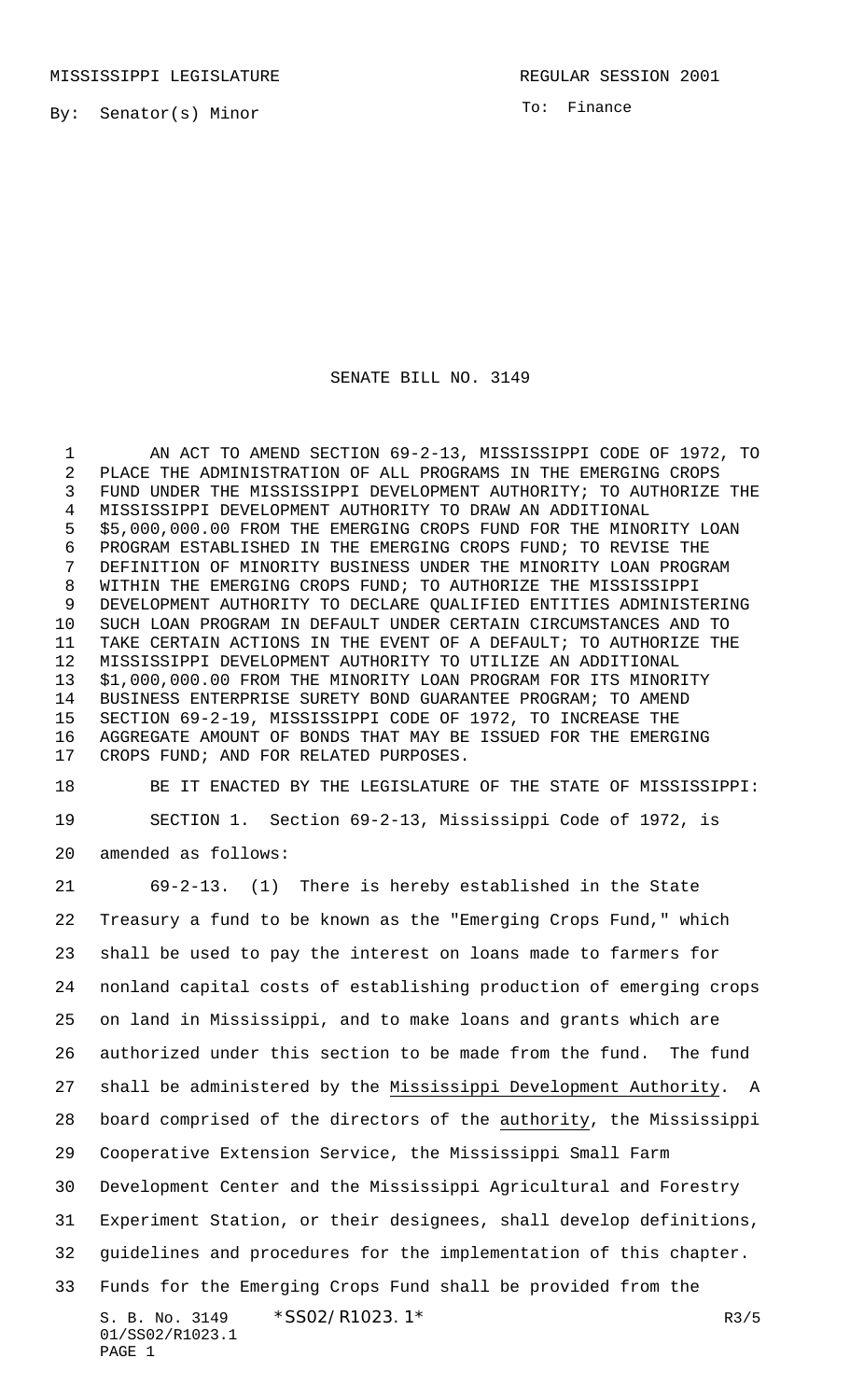issuance of bonds or notes under Sections 69-2-19 through 69-2-37 and from repayment of interest loans made from the fund.

 (2) (a) The Mississippi Development Authority shall develop a program which gives fair consideration to making loans for the processing and manufacturing of goods and services by agribusiness, greenhouse production horticulture, and small business concerns. It is the policy of the State of Mississippi that such authority shall give due recognition to and shall aid, counsel, assist and protect, insofar as is possible, the interests of agribusiness, greenhouse production horticulture, and small business concerns. To ensure that the purposes of this subsection are carried out, the Mississippi Development Authority shall loan not more than One Million Dollars (\$1,000,000.00) to finance any single agribusiness, greenhouse production horticulture, or small business concern. Loans made pursuant to this subsection shall be made in accordance with the criteria established in Section 57-71-11.

 (b) The Mississippi Development Authority may, out of the total amount of bonds authorized to be issued under this chapter, make available funds to any planning and development district in accordance with the criteria established in Section 57-71-11. Planning and development districts which receive monies pursuant to this provision shall use such monies to make loans to private companies for purposes consistent with this subsection. (c) The Mississippi Development Authority is hereby

 authorized to engage legal services, financial advisors, appraisers and consultants, if needed, to review and close loans made hereunder and to establish and assess reasonable fees, including, but not limited to, liquidation expenses.

S. B. No. 3149 \*SS02/R1023.1\* 01/SS02/R1023.1 PAGE 2 (3) The Mississippi Development Authority shall, in addition to the other programs described in this section, provide for a program of loans to be made to agribusiness or greenhouse production horticulture enterprises for the purpose of encouraging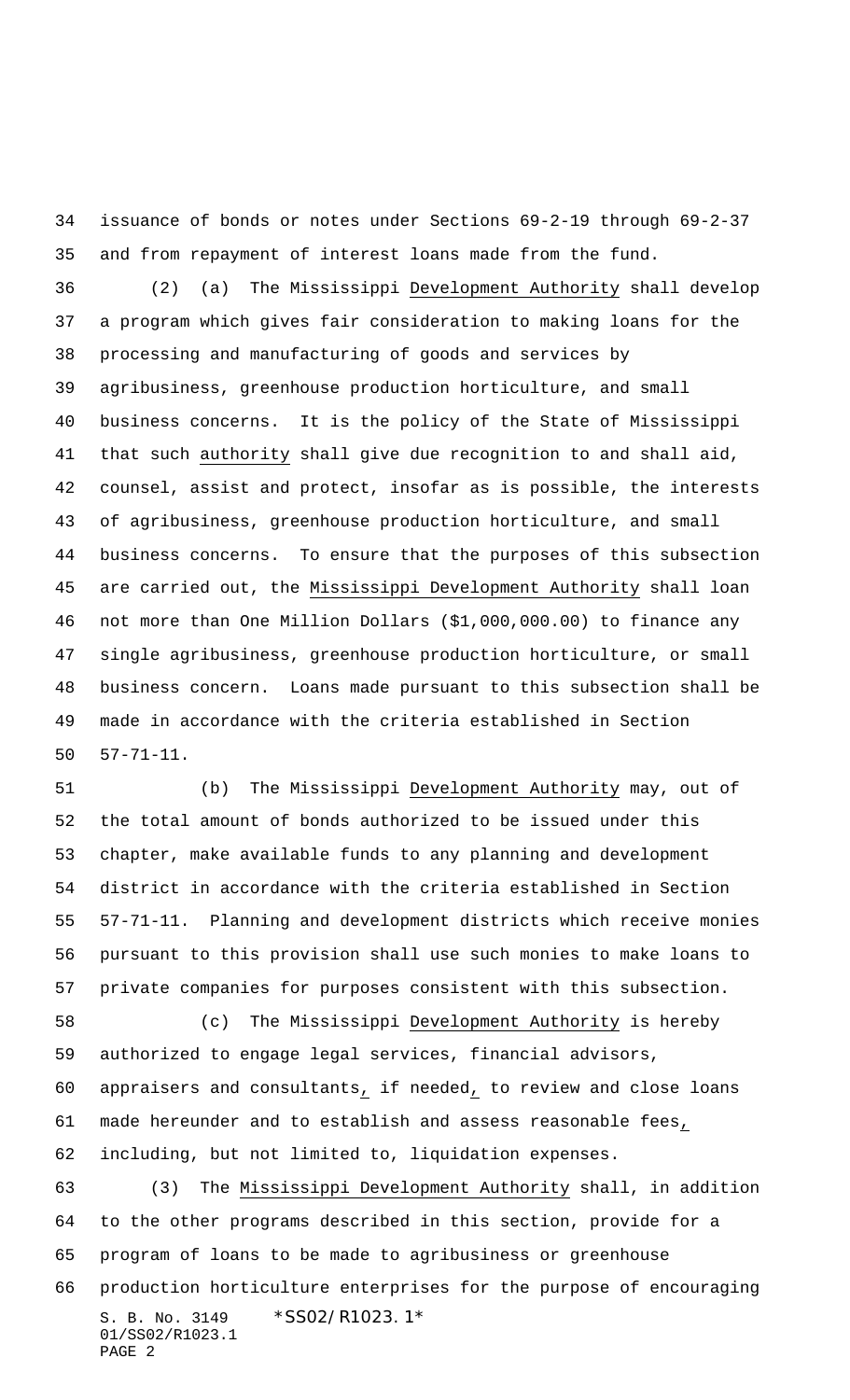thereby the extension of conventional financing and the issuance of letters of credit to such agribusiness or greenhouse production horticulture enterprises by private institutions. Monies to make such loans by the authority shall be drawn from the Emerging Crops Fund. The amount of a loan to any single agribusiness or greenhouse production horticulture enterprise shall not exceed twenty percent (20%) of the total cost of the project for which financing is sought or Two Hundred Thousand Dollars (\$200,000.00), whichever is less. No interest shall be charged on such loans, and only the amount actually loaned shall be required to be repaid. Repayments shall be deposited into the Emerging Crops Fund.

S. B. No. 3149 \*SS02/R1023.1\* 01/SS02/R1023.1 (4) (a) Through June 30, 2004, the Mississippi Development Authority may loan or grant to qualified planning and development districts, and to small business investment corporations, bank-based community development corporations, the Recruitment and Training Program, Inc., the City of Jackson Business Development Loan Fund, the Lorman Southwest Mississippi Development Corporation, the West Jackson Community Development Corporation, the East Mississippi Development Corporation, and other entities meeting the criteria established by the Mississippi Development Authority (all referred to hereinafter as "qualified entities"), funds for the purpose of establishing loan revolving funds to assist in providing financing for minority economic development. 91 The monies loaned or granted by the Mississippi Development Authority shall be drawn from the Emerging Crops Fund and shall not exceed Twenty-three Million Dollars (\$23,000,000.00) in the aggregate. Planning and development districts or qualified entities which receive monies pursuant to this provision shall use such monies to make loans to minority business enterprises consistent with criteria established by the Mississippi 98 Development Authority. Such criteria shall include, at a minimum, the following:

PAGE 3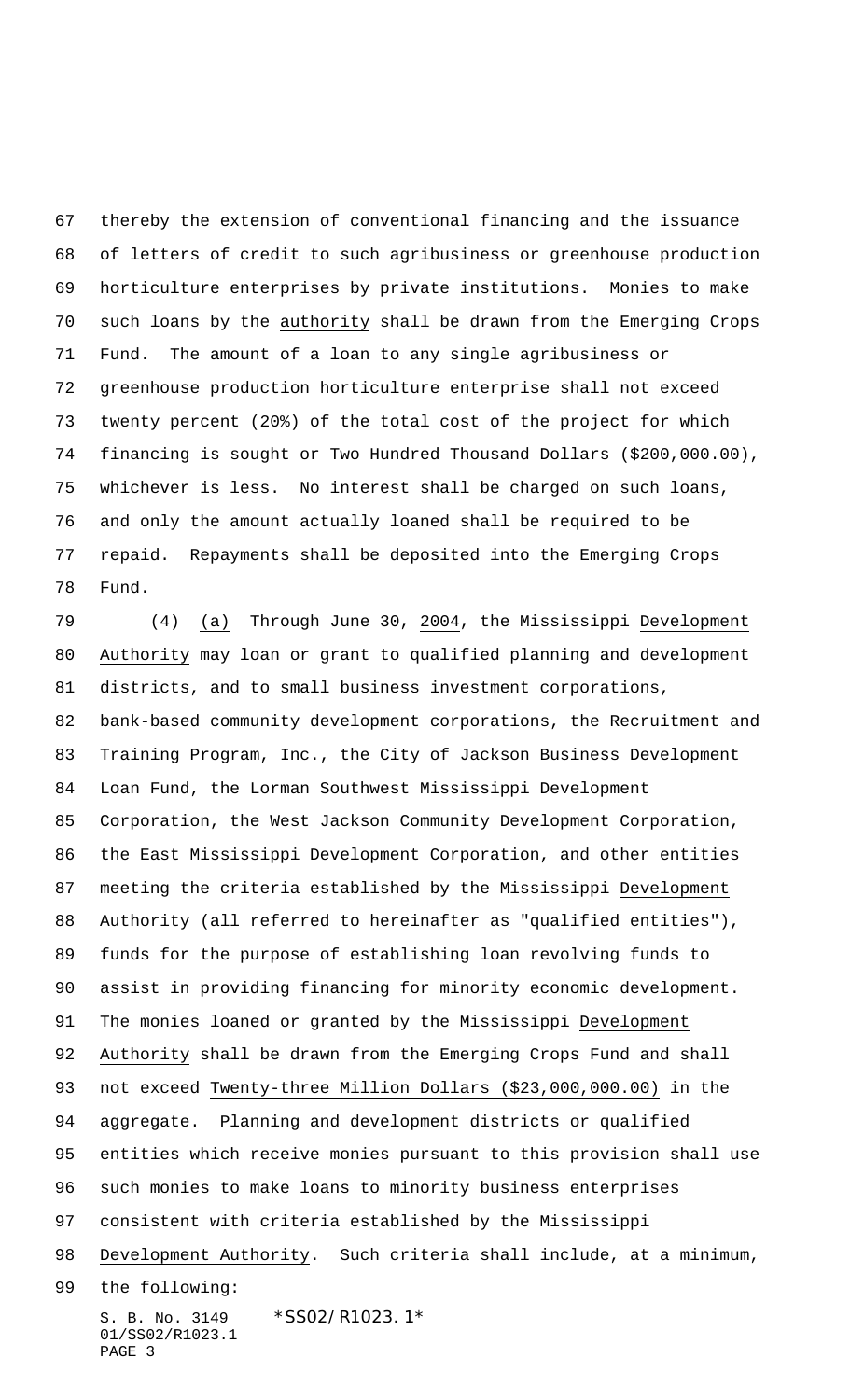100 (i) The business enterprise must be a private, for-profit enterprise.

 (ii) If the business enterprise is a proprietorship, the borrower must be a resident citizen of the State of Mississippi; if the business enterprise is a corporation or partnership, at least fifty percent (50%) of the owners must be resident citizens of the State of Mississippi.

107 (iii) The borrower must have at least five percent (5%) equity interest in the business enterprise.

 (iv) The borrower must demonstrate ability to repay the loan.

 (v) The borrower must not be in default of any previous loan from the state or federal government.

 (vi) Loan proceeds may be used for financing all project costs associated with development or expansion of a new small business, including fixed assets, working capital, start-up costs, rental payments, interest expense during construction and professional fees related to the project.

 (vii) Loan proceeds shall not be used to pay off existing debt for loan consolidation purposes; to finance the acquisition, construction, improvement or operation of real property which is to be held primarily for sale or investment; to provide for, or free funds, for speculation in any kind of property; or as a loan to owners, partners or stockholders of the applicant which do not change ownership interest by the applicant. However, this does not apply to ordinary compensation for services rendered in the course of business.

 (viii) The maximum amount that may be loaned to any one (1) borrower shall be Two Hundred Fifty Thousand Dollars (\$250,000.00).

 (ix) The Mississippi Development Authority shall review each loan before it is made, and no loan shall be made to

S. B. No. 3149 \*SS02/R1023.1\* 01/SS02/R1023.1 PAGE 4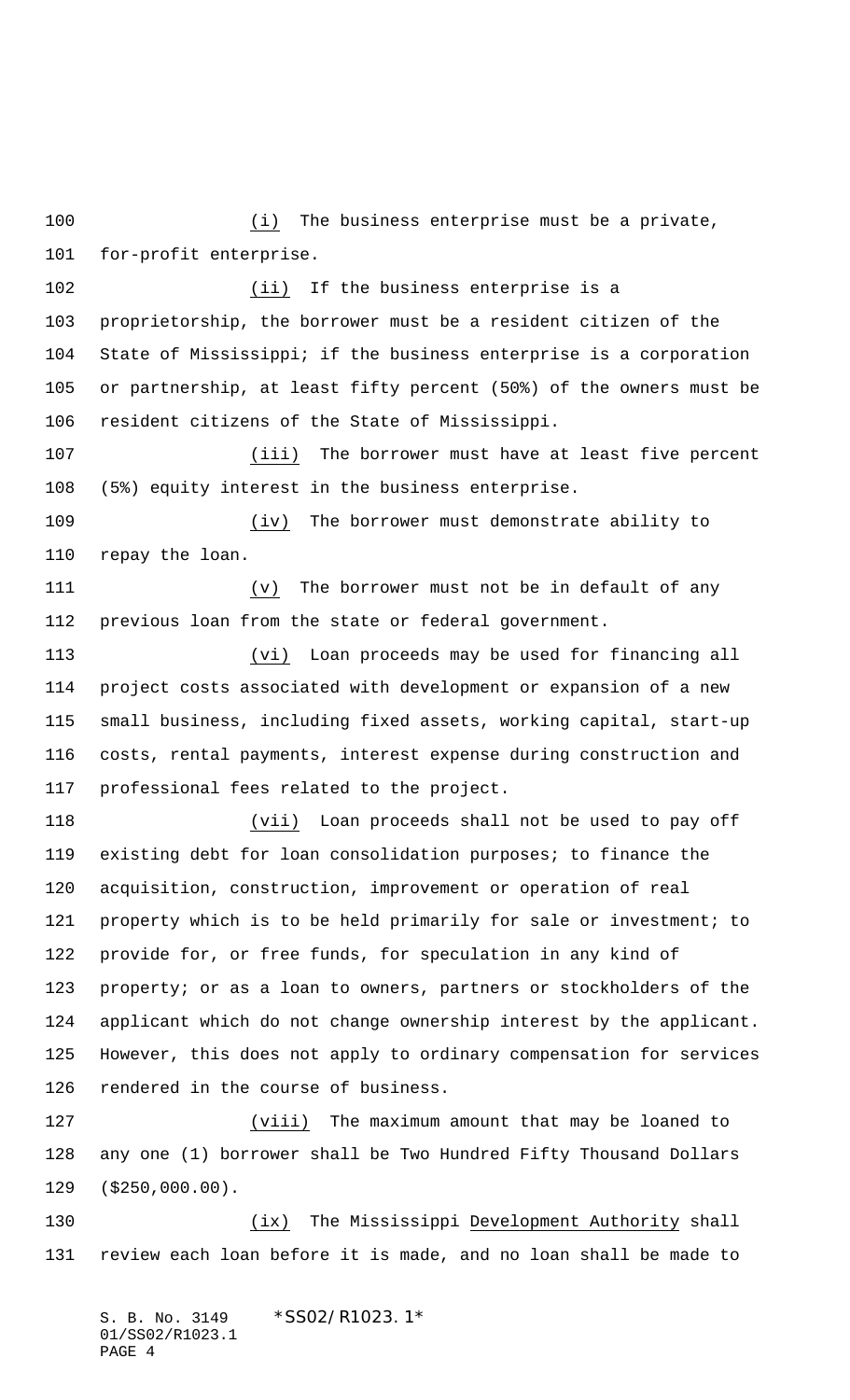any borrower until the loan has been reviewed and approved by the Mississippi Development Authority.

 (b) For the purpose of this subsection, the term "minority business enterprise" means a socially and economically disadvantaged small business concern, organized for profit, performing a commercially useful function which is owned and controlled by one or more minorities or minority business enterprises certified by the Mississippi Development Authority, at least fifty percent (50%) of whom are resident citizens of the State of Mississippi. For purposes of this subsection, the term "socially and economically disadvantaged small business concern" shall have the meaning ascribed to such term under the Small Business Act (15 USCS, Section 637(a)), or women, and the term "owned and controlled" means a business in which one or more minorities or minority business enterprises certified by the Mississippi Development Authority own fifty-one percent (51%) or, 148 in the case of a corporation, fifty-one percent (51%) of the 149 voting stock, and control fifty-one percent (51%) of the management and daily business operations of the business.

 From and after July 1, 2004, monies not loaned or granted by the Mississippi Development Authority to planning and development districts or qualified entities under this subsection, and monies not loaned by planning and development districts or qualified entities, shall be deposited to the credit of the sinking fund created and maintained in the State Treasury for the retirement of bonds issued under Section 69-2-19.

S. B. No. 3149 \* SS02/R1023.1\* 01/SS02/R1023.1 PAGE 5 (c) If the Mississippi Development Authority determines that a qualified entity has provided loans to minority businesses in a manner inconsistent with the provisions of this subsection, then the amount of such loans so provided shall be withheld by the Mississippi Development Authority from any additional funds under this subsection. If the Mississippi Development Authority determines, after notifying such qualified entity twice in writing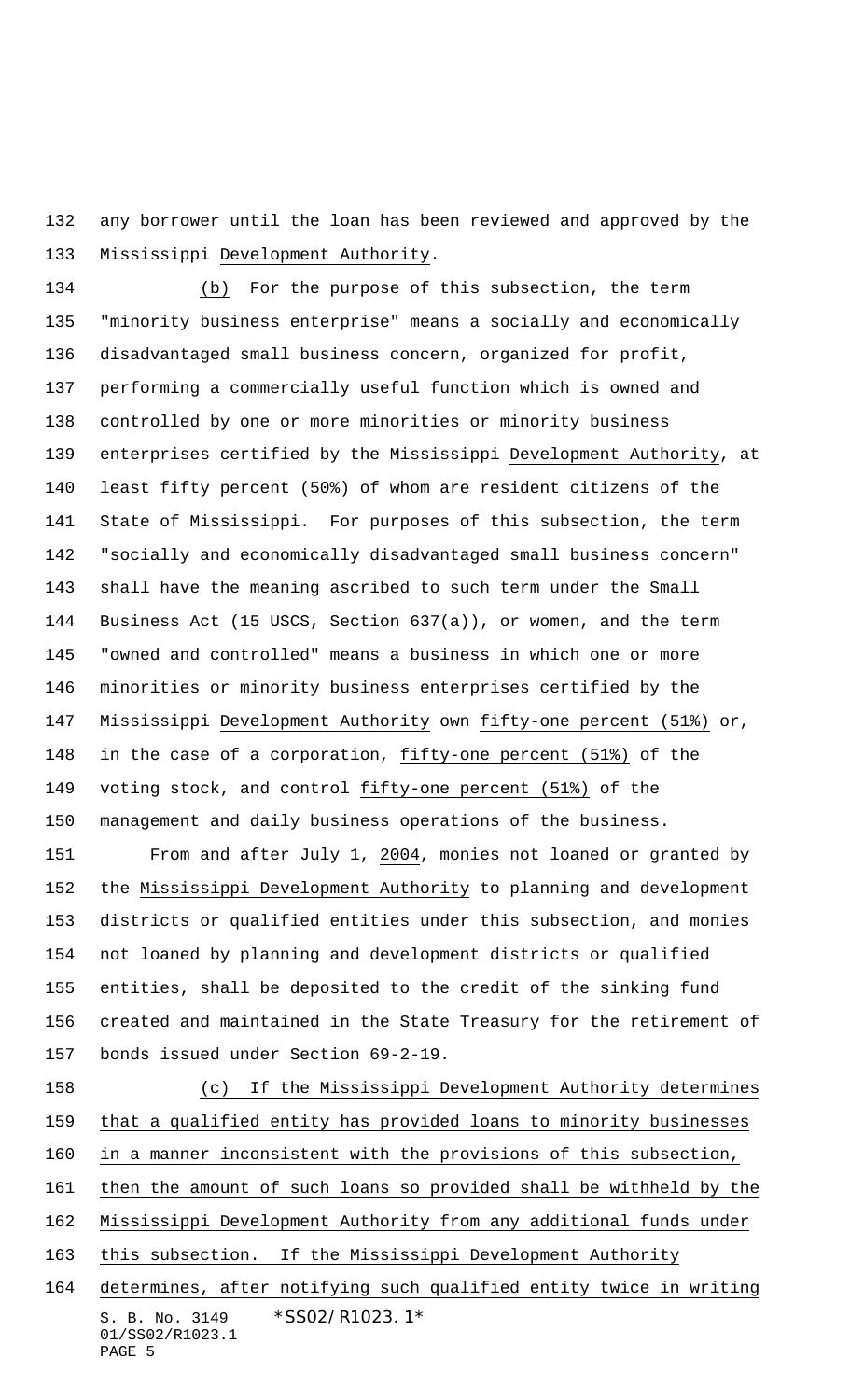S. B. No. 3149 \*SS02/R1023.1\* 01/SS02/R1023.1 and providing such qualified entity a reasonable opportunity to comply, that a qualified entity has consistently failed to comply with this subsection, the Mississippi Development Authority may declare such qualified entity in default under this subsection and, upon receipt of notice thereof from the Mississippi Development Authority, such qualified entity shall immediately cease providing loans under this subsection, shall refund to the Mississippi Development Authority for distribution to other qualified entities all funds held in its revolving loan fund and, if required by the Mississippi Development Authority, shall convey to the Mississippi Development Authority all administrative and management control of loans provided by it under this subsection. (d) If the Mississippi Development Authority determines, after notifying a qualified entity twice in writing and providing such district or entity a reasonable opportunity to take corrective action, that a qualified entity administering a revolving loan fund under the provisions of this subsection is not actively engaged in lending as defined by the rules and regulations of the Mississippi Development Authority, the Mississippi Development Authority may declare such qualified entity in default under this section and, upon receipt of notice thereof from the Mississippi Development Authority, such qualified entity shall immediately cease providing loans under this 188 subsection, shall refund to the Mississippi Development Authority for distribution to other qualified entities all funds held in its revolving loan fund and, if required by the Mississippi Development Authority, shall convey to the Mississippi Development Authority all administrative and management control of loans provided by it under this subsection. (5) The Mississippi Development Authority shall develop a program which will assist minority business enterprises by guaranteeing bid, performance and payment bonds which such minority businesses are required to obtain in order to contract

PAGE 6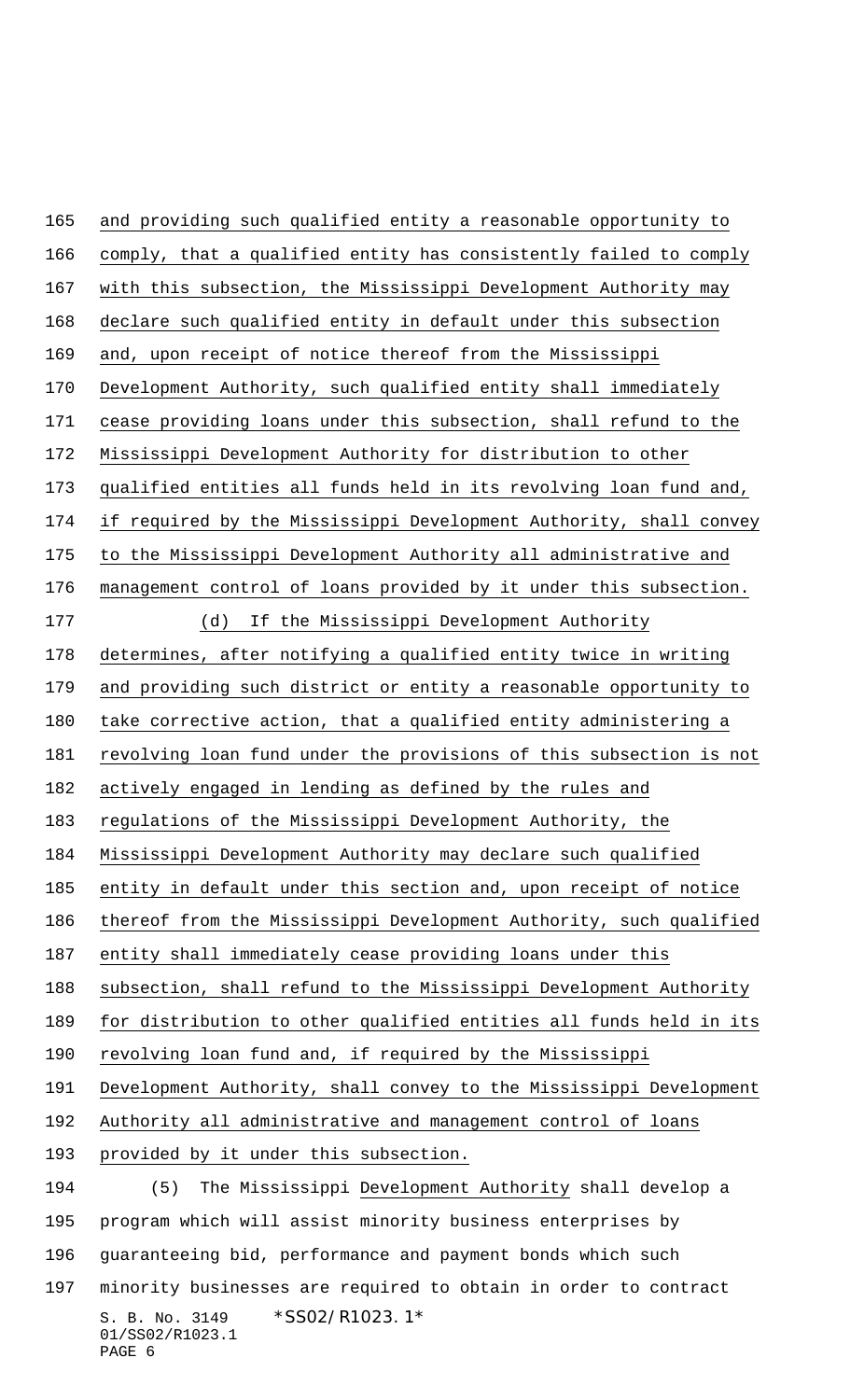with federal agencies, state agencies or political subdivisions of the state. Monies for such program shall be drawn from the monies allocated under subsection (4) of this section to assist the financing of minority economic development and shall not exceed Three Million Dollars (\$3,000,000.00) in the aggregate. The Mississippi Development Authority may promulgate rules and regulations for the operation of the program established pursuant to this subsection. For the purpose of this subsection (5) the term "minority business enterprise" has the meaning assigned such term in subsection (4) of this section.

 (6) The Mississippi Development Authority may loan or grant to public entities and to nonprofit corporations funds to defray the expense of financing (or to match any funds available from other public or private sources for the expense of financing) projects in this state which are devoted to the study, teaching and/or promotion of regional crafts and which are deemed by the authority to be significant tourist attractions. The monies loaned or granted shall be drawn from the Emerging Crops Fund and shall not exceed Two Hundred Fifty Thousand Dollars (\$250,000.00) in the aggregate.

S. B. No. 3149 \*SS02/R1023.1\* 01/SS02/R1023.1 PAGE 7 (7) Through June 30, 1998, the Mississippi Development Authority shall make available to the Mississippi Department of Agriculture and Commerce funds for the purpose of establishing loan revolving funds and other methods of financing for agribusiness programs administered under the Mississippi Agribusiness Council Act of 1993. The monies made available by the Mississippi Development Authority shall be drawn from the Emerging Crops Fund and shall not exceed Seven Hundred Thousand Dollars (\$700,000.00) in the aggregate. The Mississippi Department of Agriculture and Commerce shall establish control and auditing procedures for use of these funds. These funds will be used primarily for quick payment to farmers for vegetable and fruit crops processed and sold through vegetable processing plants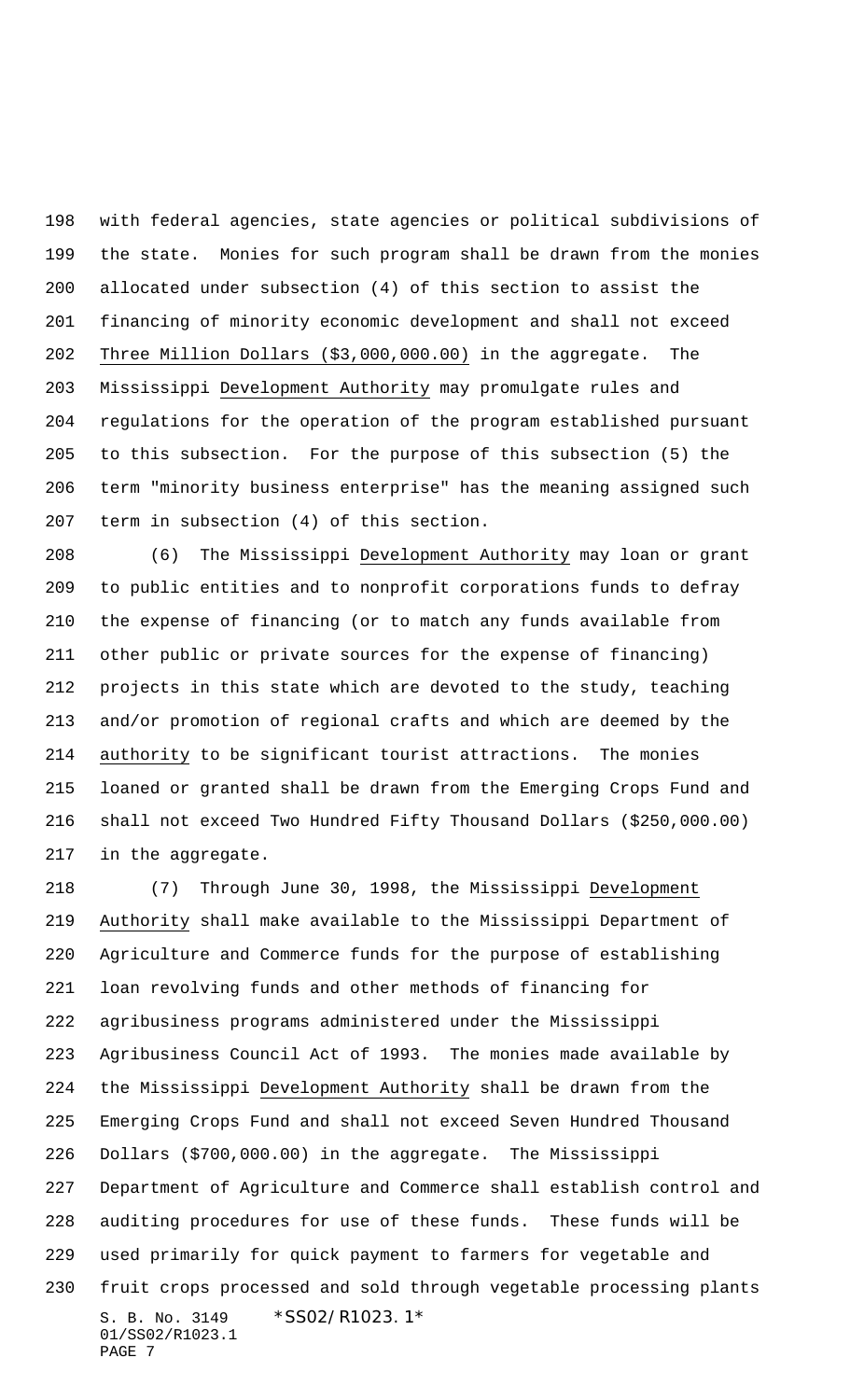associated with the Department of Agriculture and Commerce and the Mississippi State Extension Service.

 (8) From and after July 1, 1996, the Mississippi Development Authority shall make available to the Mississippi Small Farm Development Center One Million Dollars (\$1,000,000.00) to be used by the center to assist small entrepreneurs as provided in Section 37-101-25, Mississippi Code of 1972. The monies made available by the Mississippi Development Authority shall be drawn from the Emerging Crops Fund.

 (9) The Mississippi Development Authority shall make available to the Agribusiness and Natural Resource Development Center through Alcorn State University an amount not to exceed Two Hundred Fifty Thousand Dollars (\$250,000.00) in Fiscal Year 2001 and Two Hundred Fifty Thousand Dollars (\$250,000.00) in Fiscal Year 2002 from the cash balance of the Emerging Crops Fund to support the development of a cooperative program for agribusiness development, marketing and natural resources development. This subsection (9) shall stand repealed on June 30, 2002.

 (10) The Mississippi Development Authority shall make available to the Small Farm Development Center at Alcorn State University funds in an aggregate amount not to exceed Three Hundred Thousand Dollars (\$300,000.00), to be drawn from the cash balance of the Emerging Crops Fund. The Small Farm Development Center at Alcorn State University shall use such funds to make loans to producers of sweet potatoes and cooperatives anywhere in the State of Mississippi owned by sweet potato producers to assist in the planting of sweet potatoes and the purchase of sweet potato production and harvesting equipment. A report of the loans made under this subsection shall be furnished by January 15 of each year to the Chairman of the Senate Agriculture Committee and the Chairman of the House Agriculture Committee.

S. B. No. 3149 \* SS02/R1023.1\* 01/SS02/R1023.1 PAGE 8 (11) The Mississippi Development Authority shall make available to the Mississippi Department of Agriculture and